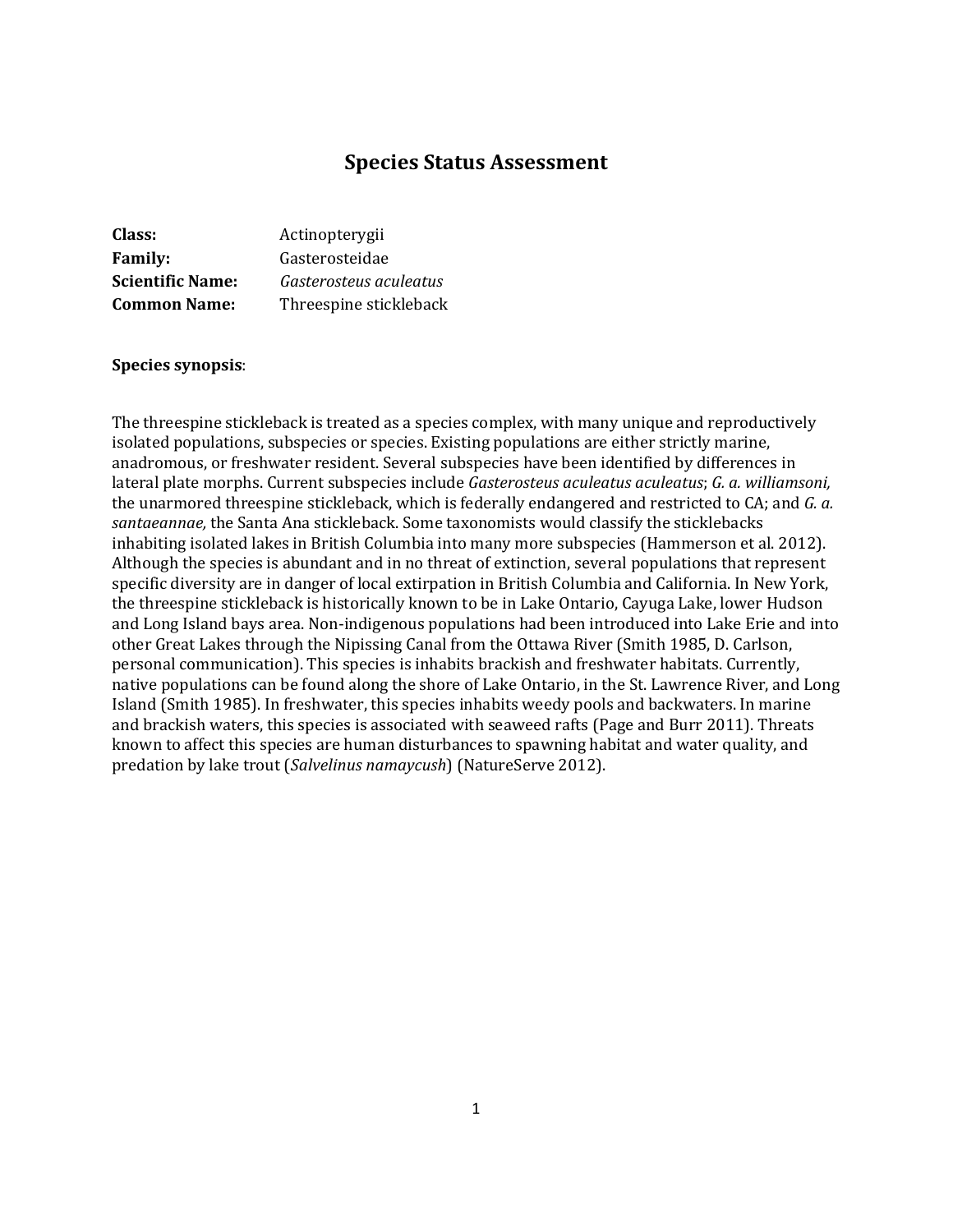#### **I. Status**

### **a. Current and Legal Protected Status**

- **i. Federal \_\_\_\_**Not listed**\_\_\_\_\_\_\_\_\_\_\_\_\_\_\_\_\_\_\_\_\_\_\_ Candidate? \_\_\_**No**\_\_\_\_\_**
- **ii. New York Not listed; SGCN**

### **b. Natural Heritage Program Rank**

- **i. Global \_\_\_\_**G5**\_\_\_\_\_\_\_\_\_\_\_\_\_\_\_\_\_\_\_\_\_\_\_\_\_\_\_\_\_\_\_\_\_\_\_\_\_\_\_\_\_\_\_\_\_\_\_\_\_\_\_\_\_\_\_\_\_\_\_\_**
- **ii. New York \_\_\_\_**S4**\_\_\_\_\_\_\_\_\_\_\_\_\_\_\_\_\_\_\_\_\_ Tracked by NYNHP? \_\_**No**\_\_\_\_\_\_**

#### **Other Rank:**

United States National Status: N5 (5 December 1991) Canada National Status: N5 (9 September 2011) IUCN Red List: Least concern

### **Status Discussion:**

This species is still abundant throughout its range, but some unique, isolated populations have declined to very low levels and require protection. Other populations have increased or have been created as the result of accidental or purposeful introductions to habitats where this species was not native. Non-indigenous populations have increased in size and distribution in the upper Great Lakes area (Moyle 1976, Fuller 2005).

### **II. Abundance and Distribution Trends**

- **a. North America**
	- **i. Abundance**

**\_\_\_\_\_ declining \_\_\_\_\_increasing \_\_X\_\_\_ stable \_\_\_\_\_unknown ii. Distribution:**

**\_\_\_\_\_ declining \_X\_\_ increasing \_\_\_\_\_\_stable \_\_\_\_\_unknown**

**Time frame considered: \_\_\_\_\_1980s-present\_\_\_\_\_\_\_\_\_\_\_\_\_\_\_\_\_\_\_\_\_\_\_\_\_\_\_\_\_\_\_\_\_\_\_**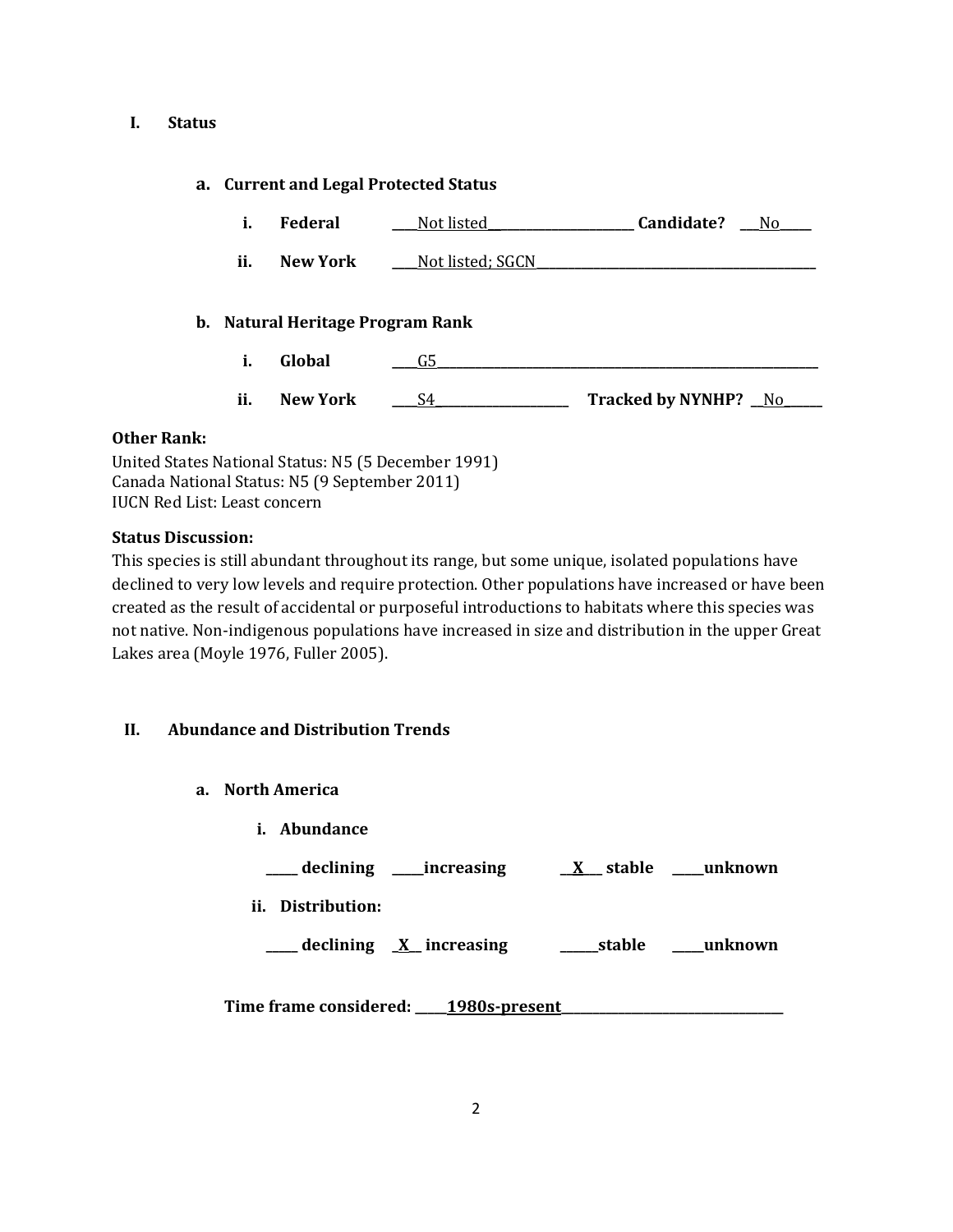- **b. Regional** 
	- **i. Abundance**

|                               | declining _____increasing         | X stable      | unknown |
|-------------------------------|-----------------------------------|---------------|---------|
| Distribution:<br>ii.          |                                   |               |         |
|                               | $\equiv$ declining $X$ increasing | stable        | unknown |
| Regional Unit Considered:     | <b>Northeast</b>                  |               |         |
| <b>Time Frame Considered:</b> |                                   | 1980s-present |         |

**c. Adjacent States and Provinces**

| <b>CONNECTICUT</b>                      | Not Present                                                         | No data $X$ |
|-----------------------------------------|---------------------------------------------------------------------|-------------|
| i. Abundance                            | ___declining ___ increasing ____ stable __ ___ unknown              |             |
| ii. Distribution:                       |                                                                     |             |
|                                         | ___ declining ___ increasing ___ stable __ X_unknown                |             |
|                                         |                                                                     |             |
| <b>MASSACHUSETTS</b> Not Present ______ |                                                                     | No data     |
| i. Abundance                            |                                                                     |             |
|                                         |                                                                     |             |
| ii. Distribution:                       |                                                                     |             |
|                                         | ____ declining ____ increasing ____ ____ _____ stable _____ unknown |             |
|                                         |                                                                     |             |

Listing Status: Threatened (freshwater population only) (S4)\_SGCN? \_Yes\_\_\_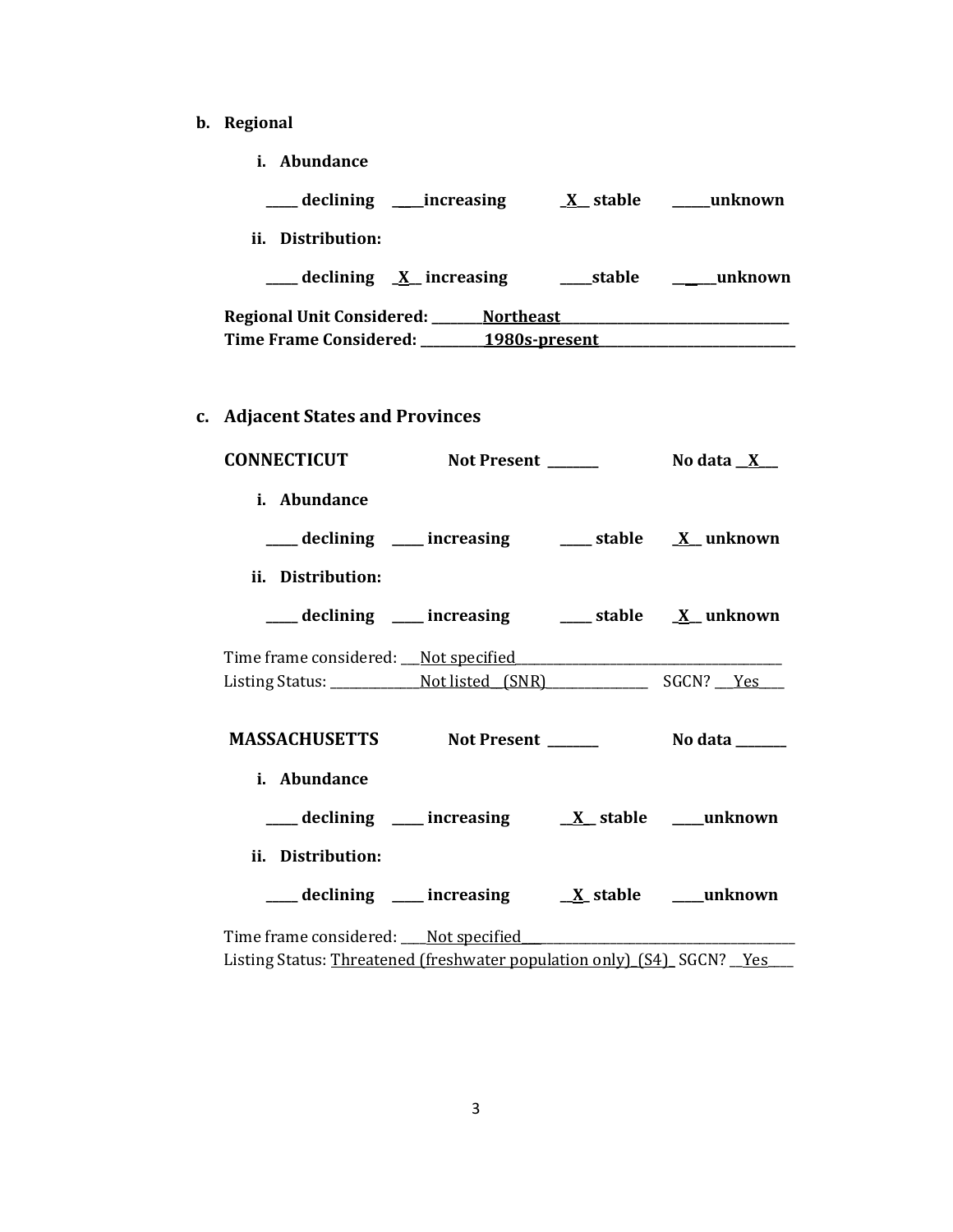| <b>NEW JERSEY</b>                                                                | Not Present ______                                                | No data _______ |
|----------------------------------------------------------------------------------|-------------------------------------------------------------------|-----------------|
| i. Abundance                                                                     |                                                                   |                 |
|                                                                                  | ___ declining ___ increasing ___ stable __ X_ unknown             |                 |
| ii. Distribution:                                                                |                                                                   |                 |
|                                                                                  | ___ declining ___ increasing ___ stable __ X_ unknown             |                 |
|                                                                                  |                                                                   |                 |
|                                                                                  |                                                                   |                 |
| <b>ONTARIO</b>                                                                   |                                                                   |                 |
| i. Abundance                                                                     |                                                                   |                 |
| ___ declining ____increasing _______________stable __ X__unknown                 |                                                                   |                 |
| ii. Distribution:                                                                |                                                                   |                 |
|                                                                                  | ___ declining ____increasing _____________stable ________ unknown |                 |
| Time frame considered: _______ Not specified ___________________________________ |                                                                   |                 |
|                                                                                  |                                                                   |                 |
| PENNSYLVANIA Not Present ________ No data _____                                  |                                                                   |                 |
| i. Abundance                                                                     |                                                                   |                 |
|                                                                                  |                                                                   |                 |
| ii. Distribution:                                                                |                                                                   |                 |
|                                                                                  | <u>X</u> declining ____increasing ______stable ____unknown        |                 |
| Time frame considered: Moderate decline from 1969-present                        |                                                                   |                 |
| Listing Status: _____________Endangered (S1)                                     |                                                                   | SGCN? Yes       |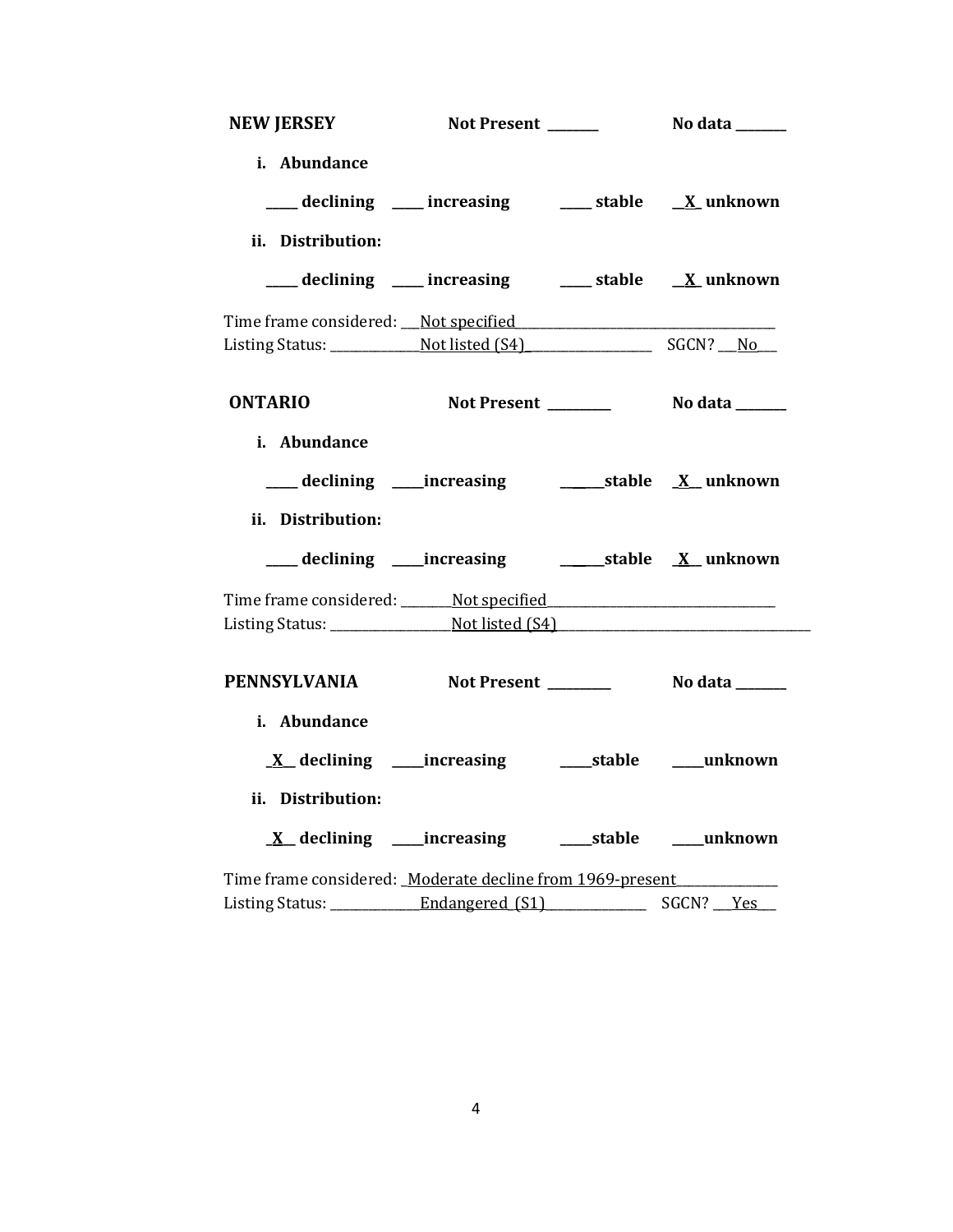| <b>QUEBEC</b>                                                                    |                                                                        | Not Present $\frac{1}{1}$ No data $\frac{X}{X}$ |
|----------------------------------------------------------------------------------|------------------------------------------------------------------------|-------------------------------------------------|
| i. Abundance                                                                     |                                                                        |                                                 |
|                                                                                  | ___declining ___increasing    ____stable __ <u>X</u> _unknown          |                                                 |
| ii. Distribution:                                                                |                                                                        |                                                 |
|                                                                                  | ___ declining ____increasing ______________stable __ <u>X</u> _unknown |                                                 |
|                                                                                  |                                                                        |                                                 |
|                                                                                  |                                                                        |                                                 |
| <b>VERMONT</b>                                                                   |                                                                        | Not Present $X$ No data $\frac{X}{X}$           |
| d. NEW YORK                                                                      |                                                                        | No data _____                                   |
| i. Abundance                                                                     |                                                                        |                                                 |
|                                                                                  | $\underline{X}$ declining __ increasing __ stable __ unknown           |                                                 |
| ii. Distribution:                                                                |                                                                        |                                                 |
|                                                                                  | $\underline{X}$ declining ___ increasing ___ stable ____ unknown       |                                                 |
| Time frame considered: Moderate decline since the 1970s ________________________ |                                                                        |                                                 |

# **Monitoring in New York.**

In Lake Ontario, from 1991-2004, an annual survey of planktivores was conducted using hydroacoustics and mid-water trawls (Connerton and Schaner 2008).

**Trends Discussion:**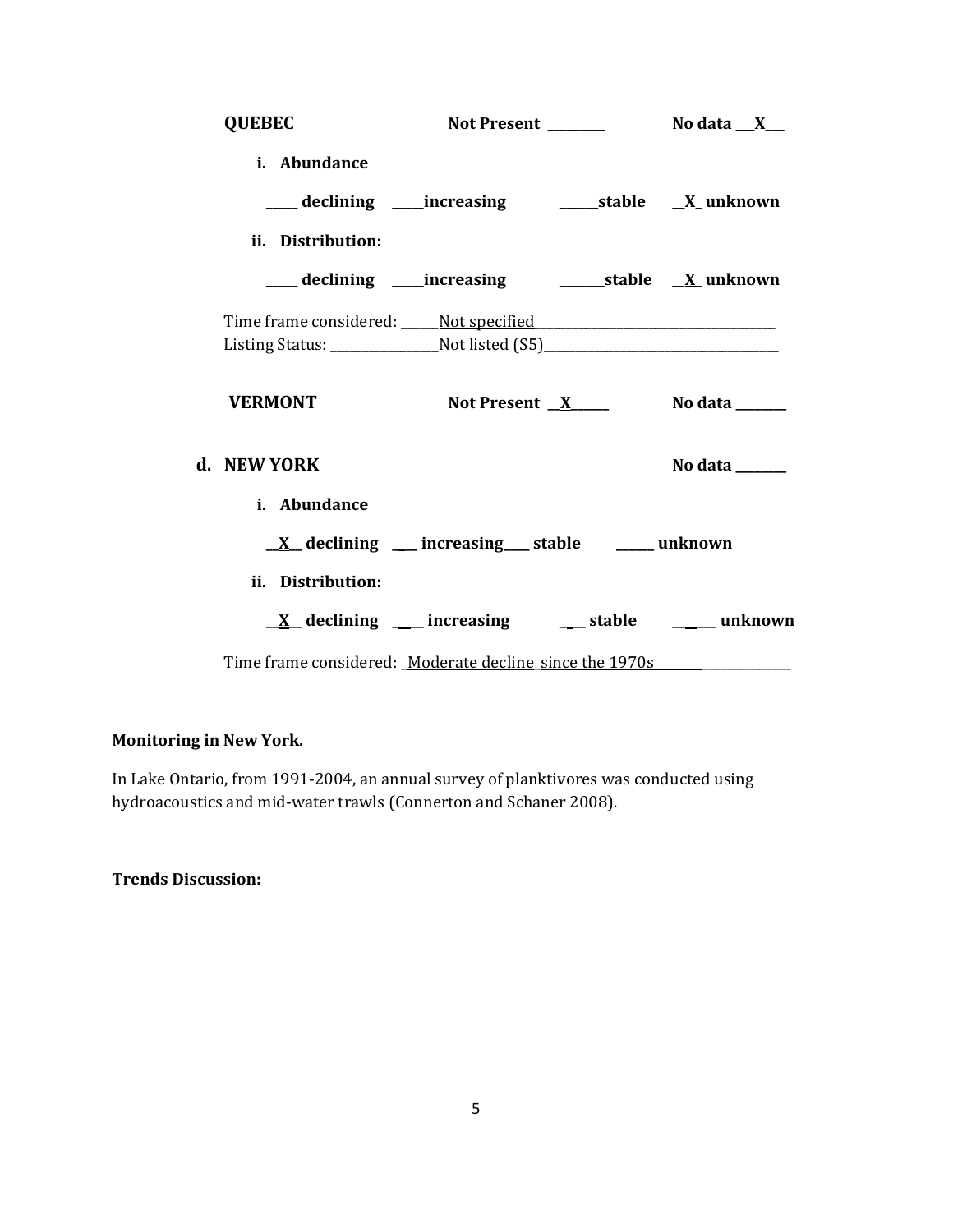The native range of threespine sticklebacks spans the Arctic and Atlantic drainages from Baffin Island to Cape Fear Estuary, North Carolina. Indigenous inland populations reached as far east as Lake Ontario (Schwartz et al. 1981, Page and Burr 1991). On the Pacific Coast, this species ranges from Alaska to Baja, California. Threespine sticklebacks had been introduced into the other Great Lakes (Smith 1985). Globally this species is found in Europe, Iceland, Greenland and Asia (Page and Burr 1991). The short-term population trend is relatively stable, declining less than 10%, over the last 10 years. The long-term trend for this species is not fully known.



**Figure 1.** Native range of *Gasterosteus aculeatus* in North America (Fuller 2013).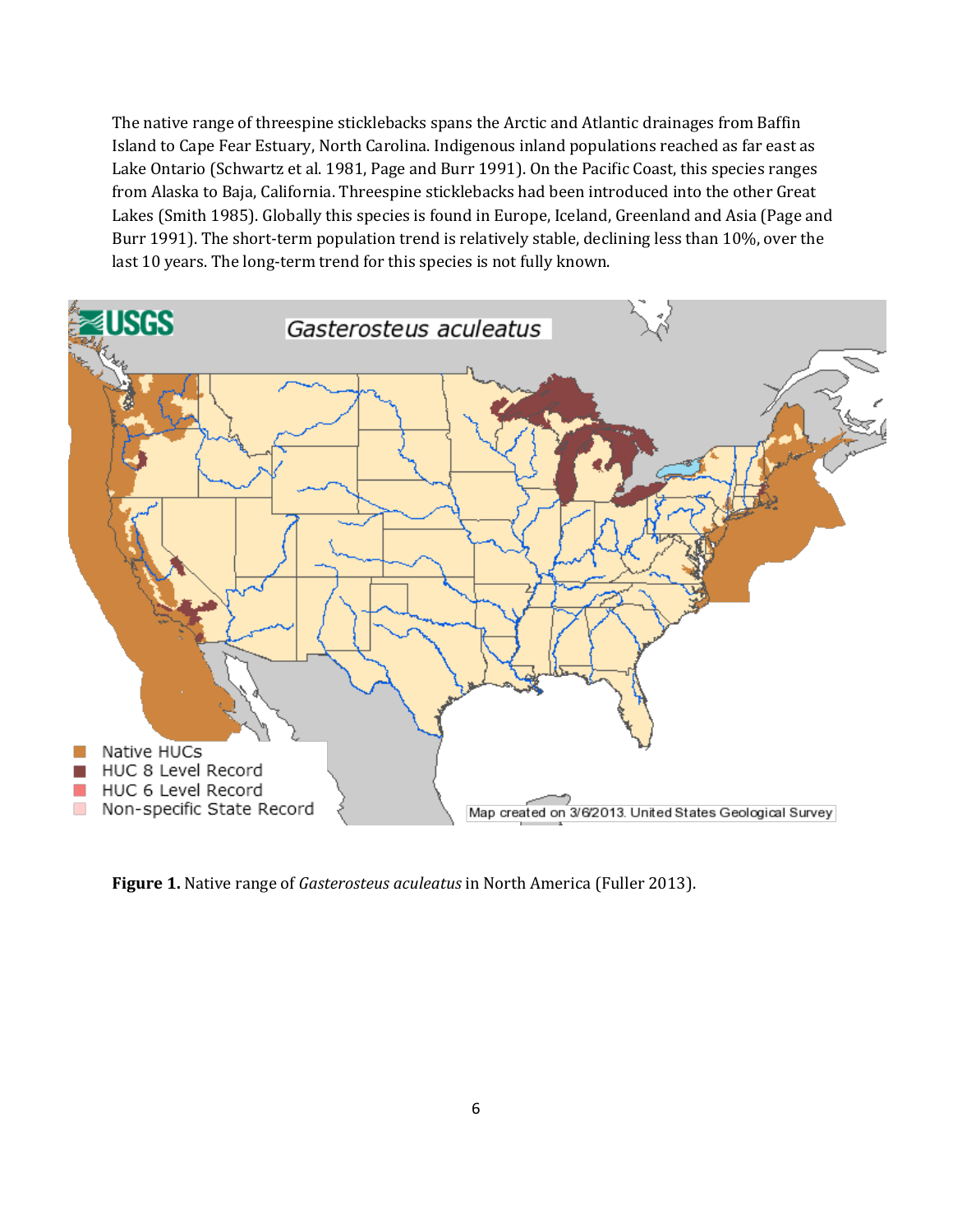

**Figure 2**. Conservation statues of the threespine stickleback (NatureServe 2012).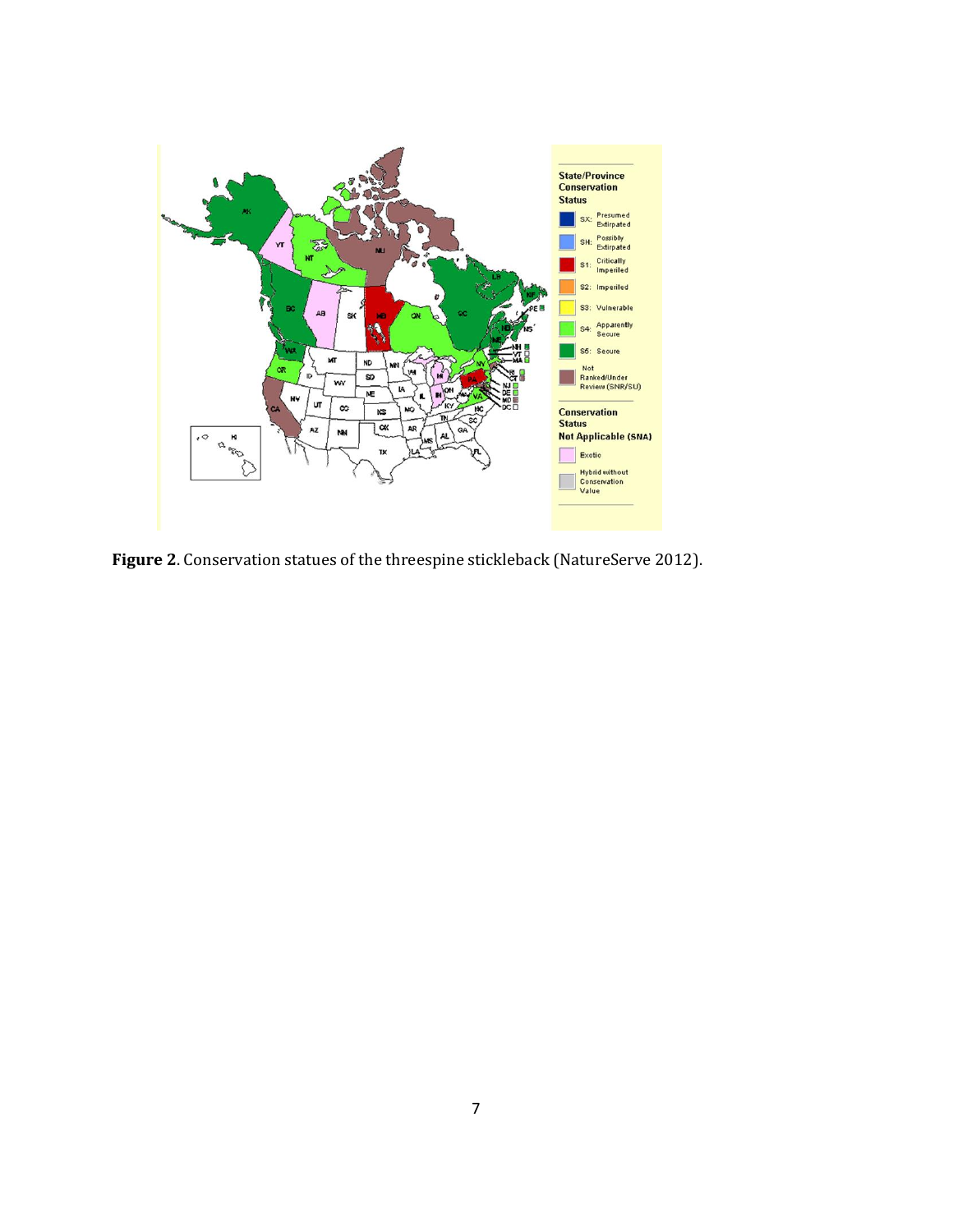

**Figure 3**. Inland distribution of threespine stickleback in New York. Depicting fish sampled before prior to 1977 and from 1977-2011. Regions represent HUC-10 units and the number of specimens collected (Richard McDonald, NYSDEC 2013).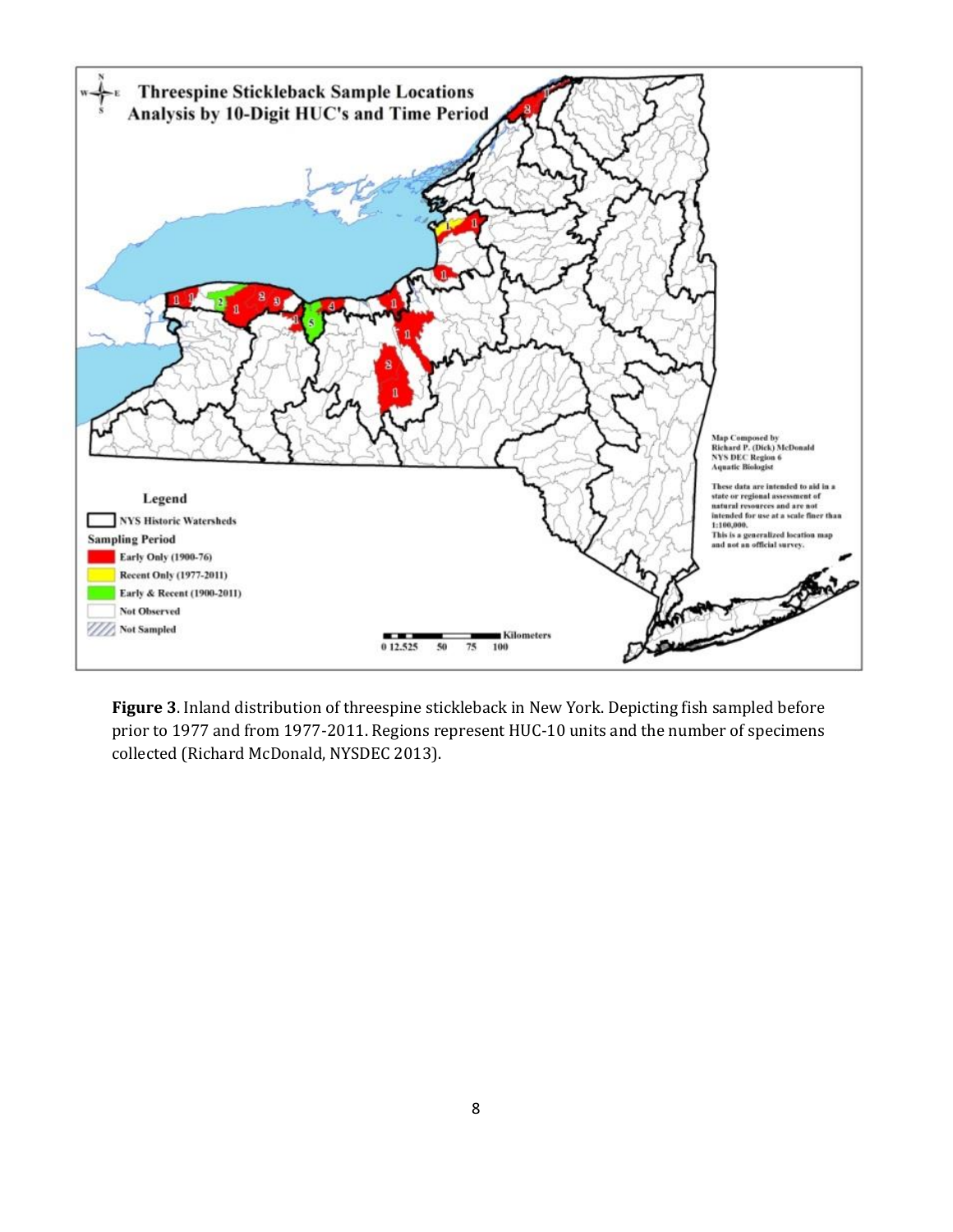

Figure 4. Locations in New York where threespine stickleback have been collected in New York (D. Carlson, personal communication) Map created by Carlson and Daniels, NYSDEC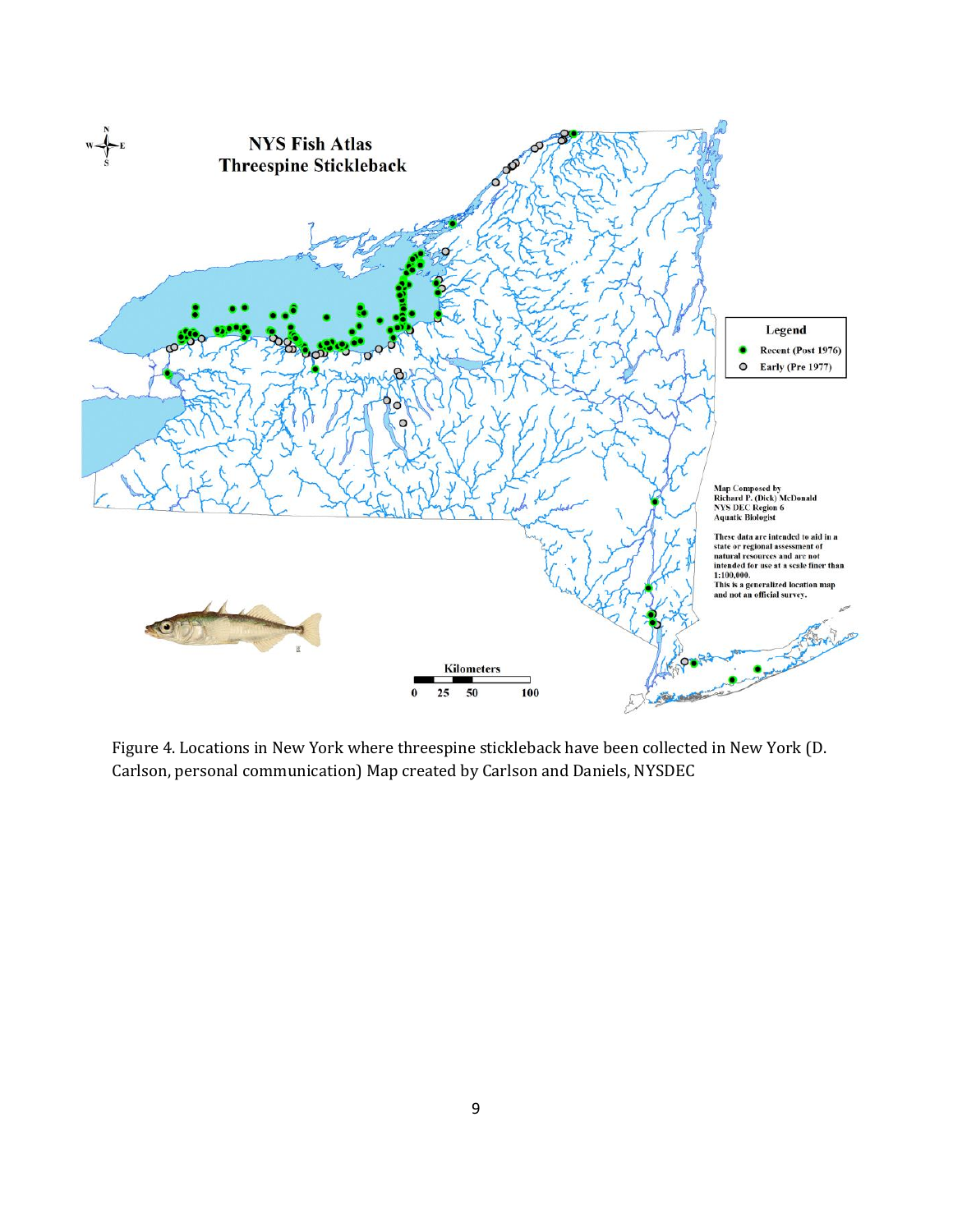#### **III. New York Rarity, if known:**

| Historic      | # of Animals | # of Locations | % of State |
|---------------|--------------|----------------|------------|
| prior to 1970 |              |                |            |
| prior to 1980 |              |                |            |
| prior to 1990 |              |                |            |

#### **Details of historic occurrence:**

The threespine stickleback historically was found in Cayuga Lake (1956-1966). Records of this species in Lake Ontario and the St. Lawrence River were first collected in the 1930s. This species was first collected around Long Island in 1938. The earlier record of this species in the Lower Hudson River was in 1936 (D. Carlson, personal communication). See locations around Long Island in Table 1.

| Current | # of Animals | # of Locations | % of State |
|---------|--------------|----------------|------------|
|         | _________    | _________      | ________   |

### **Details of current occurrence:**

This species is present in Lake Ontario, the St. Lawrence River, and Lower Hudson River and around Long Island (D. Carlson, personal communication). There are current records of this species in Lake Erie (Mandrak and Crossman 1992). See locations around Long Island in Table 1.

Table 1: Data from the Western Long Island Seine Survey (1984-2011), and the Peconic Bay Small Mesh Trawl Survey (2006-2007). Years listed below only represent years with threespine stickleback occurrences, not necessarily the total duration of the surveys.

| Waterbody                  | <b>Years</b>                           |
|----------------------------|----------------------------------------|
| <b>Carmans River</b>       | 1985, 1989, 1991                       |
| Great Peconic Bay          | 1987, 1989, 2006-2007                  |
| Great South Bay Brookhaven | 1989                                   |
| <b>Hempstead Harbor</b>    | 1987                                   |
| Jamaica Bay                | 1987-1991,1999-2000,2004,2011          |
| Little Neck Bay            | 1985-1989,1996                         |
| Manhasset Bay              | 1984-1988,1993,1999-204,2007,2009-2011 |
| <b>Oyster Bay Harbor</b>   | 2007                                   |
| Port Jefferson Harbor      | 1988, 1994, 1997                       |
| Shinnecock Bay             | 1987                                   |
| South Oyster Bay           | 1984-1985,1987-1989                    |
| Staten Island              | 1984,1988                              |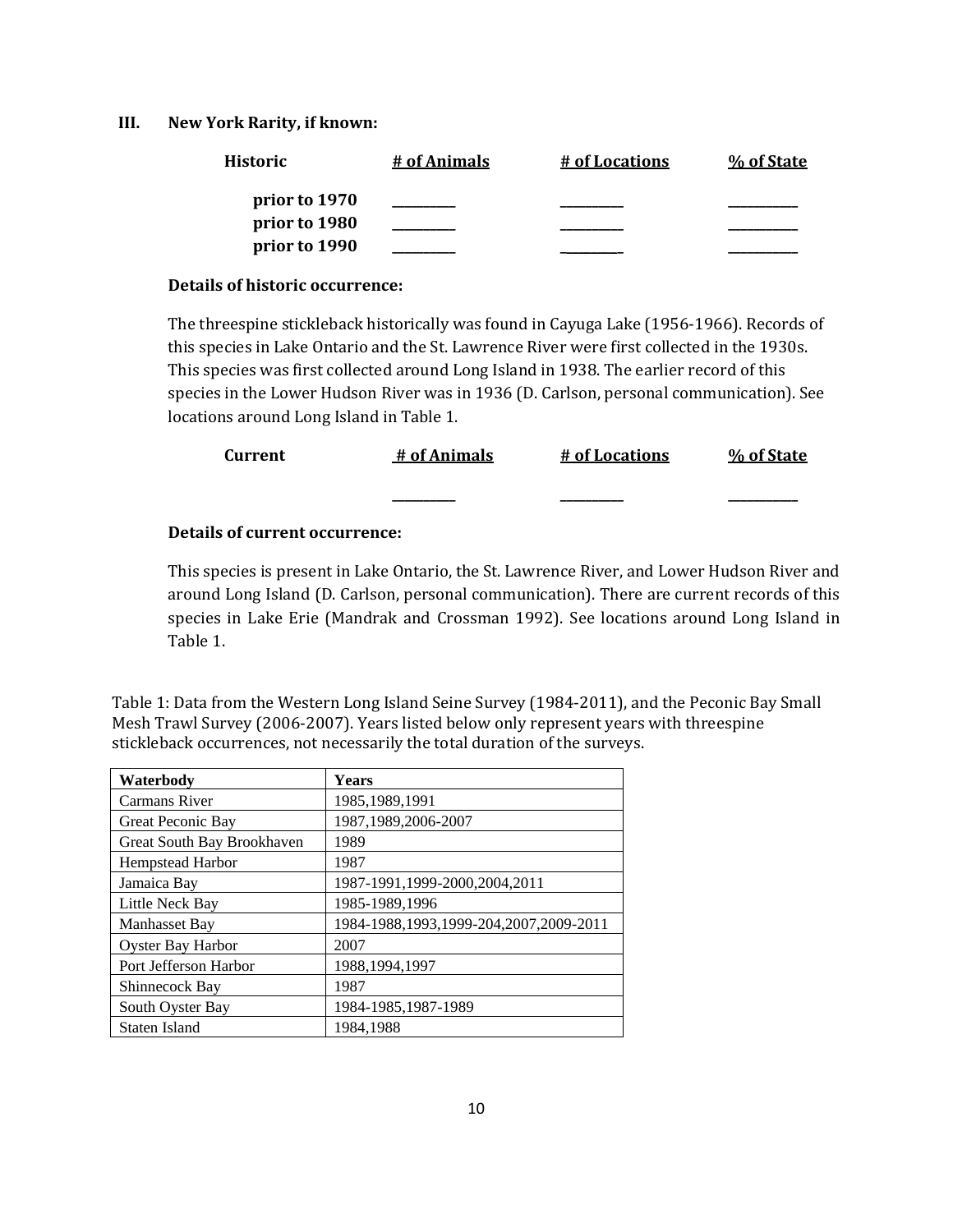#### **New York's Contribution to Species North American Range:**

| % of NA Range in New York | <b>Classification of New York Range</b> |  |
|---------------------------|-----------------------------------------|--|
| <sub>100</sub> (endemic)  | Core                                    |  |
| $-76-99$                  | $\underline{X}$ Peripheral              |  |
| 51-75                     | Disjunct                                |  |
| 26-50                     | Distance to core population:            |  |
| 1-25                      |                                         |  |

## **IV. Primary Habitat or Community Type:**

- 1. Summer-stratified Monomictic Lake
- 2. Large/Great River
- 3. Estuarine, Brackish Intertidal, Benthic Geomorphology, Tidal Creek
- 4. Backwater Slough
- 5. Estuarine, Brackish Shallow Subtidal

### **Habitat or Community Type Trend in New York:**

| ____ Declining X Stable ____ Increasing       |                   | <b>Unknown</b>                 |
|-----------------------------------------------|-------------------|--------------------------------|
| Time frame of decline/increase: Not specified |                   |                                |
| <b>Habitat Specialist?</b>                    | <b>Example SE</b> | - No<br>$\mathbf{X}$           |
| <b>Indicator Species?</b>                     | Yes               | N <sub>0</sub><br>$\mathbf{X}$ |

### **Habitat Discussion:**

The threespine stickleback occurs in salt, brackish and freshwater habitats. This species inhabits quiet weedy pools and backwaters, or occurs among emergent plants at stream edges, over bottoms of sand and mud (Lee et al. 1980, Page and Burr 2011). Marine populations apparently are pelagic, usually staying close to shore. In some lakes, two morphologically and ecologically distinct forms may occur, one being littoral and one being limnetic (Hammerson et al. 2010).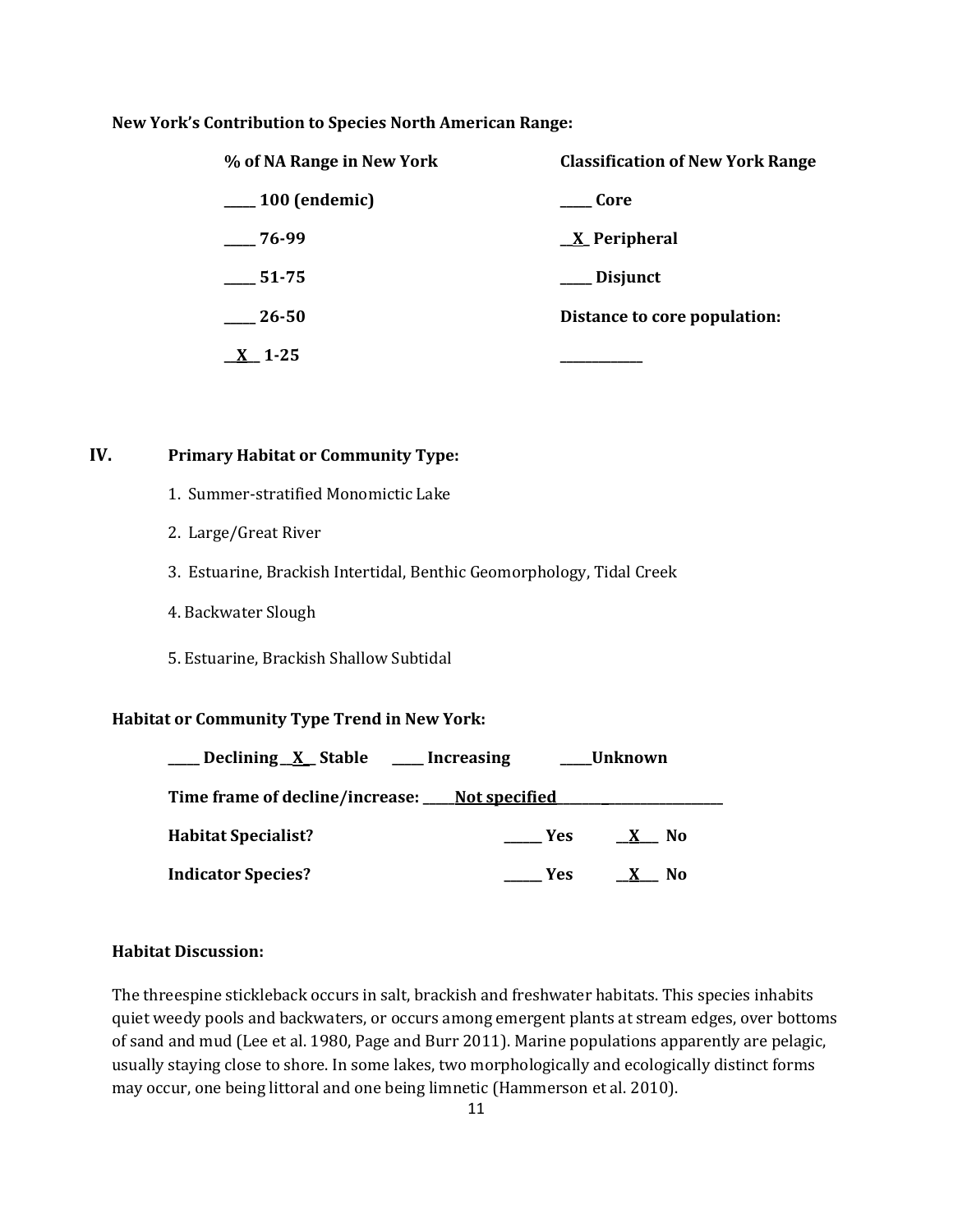- **V. New York Species Demographics and Life History**
	- **\_\_X\_\_ Breeder in New York**
		- **\_X\_\_ Summer Resident**
		- **\_X\_\_ Winter Resident**
		- **\_X\_\_ Anadromous**

**\_\_\_\_\_ Non-breeder in New York**

- **\_\_\_\_\_ Summer Resident**
- **\_\_\_\_\_ Winter Resident**
- **\_\_\_\_\_ Catadromous**
- **\_\_\_\_\_ Migratory only**
- **\_\_\_\_\_Unknown**

### **Species Demographics and Life History Discussion:**

In some lakes, two morphologically and ecologically distinct forms may occur, one littoral and the other limnetic. Marine populations are pelagic, usually found inshore along the coast, in estuaries and coastal lagoons. Marine populations spawn March-April in lower parts of rivers. Males construct nests out of vegetation. Females typically lay a few hundred eggs in several nests over a period of several days. Males guard and fan the nest to provide oxygen. Eggs hatch in 7-8 days. Juveniles mature during the 1st summer and spawn during the following spring. Few individuals live past 3+ years (New York Natural Heritage Program 2013). Anadromous individuals usually die after spawning. Juveniles move to sea or deeper, larger water bodies in July-August, forming large feeding schools. Threespine sticklebacks are voracious feeders. They feed on worms, aquatic insects, plants, fish eggs and fry (Morrow 1980, Hammerson et al. 2010).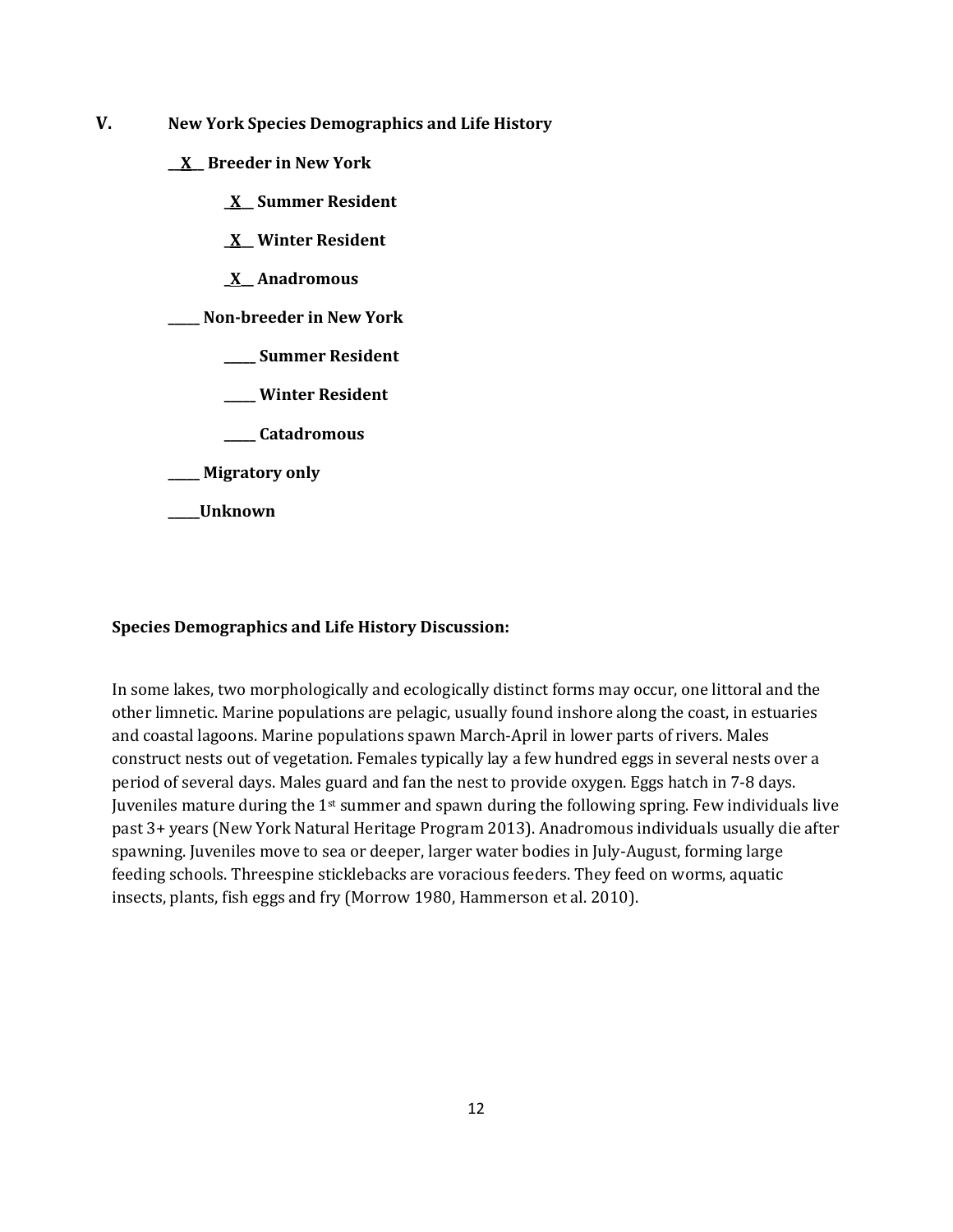## **VI. Threats:**

Threats affecting the threespine stickleback include recreational activities within spawning habitat, human impacts on water quality and predation by lake trout (NatureServe 2012). Threats that have affected the decline of populations in Cayuga Lake are unknown and require further study (D. Carlson, personal communication).

#### **Are there regulatory mechanisms that protect the species or its habitat in New York?**

**\_\_\_\_\_\_\_ No \_\_\_\_\_ Unknown \_\_\_X\_\_ Yes** 

The Freshwater Wetlands Act provides protection for wetlands greater than 12.4 acres in size under Article 24 of the NYS Conservation Law. The Army Corps of Engineers has the authority to regulate smaller wetlands in New York State, and the DEC has the authority to regulate smaller wetlands that are of unusual local importance. The Protection of Waters Program provides protection for rivers, streams, lakes, and ponds under Article 15 of the NYS Conservation Law.

The Tidal Wetlands Act provides protection for all tidal wetlands under Article 25 of the NYS Conservation Law.

The Protection of Waters Program provides protection for rivers, streams, lakes, and ponds under Article 15 of the NYS Conservation Law.

## **Describe knowledge of management/conservation actions that are needed for recovery/conservation, or to eliminate, minimize, or compensate for the identified threats:**

Management/conservation actions have not been identified for this species.

### **VII. References**

- Carlson, D. 2013. E-mail and excel file about the population distribution of threespine stickleback in New York. Personal communication.
- Connerton, M.J. and T. Schaner 2008. Acoustic assessment of pelagic planktivores, 2007. In 2007 Annual report, Bureau of Fisheries Lake Ontario Unit and St. Lawrence River Unit to the GLFC's Lake Ontario Committee.
- Fuller, P. 2005. *Gasterosteus aculeatus*. USGS Nonindigenous Aquatic Species Database. Gainesville, Florida. http://nas.er.usgs.gov/queries/FaceSheet.asp?SpeciesID=702. Accessed 29 March 2013.